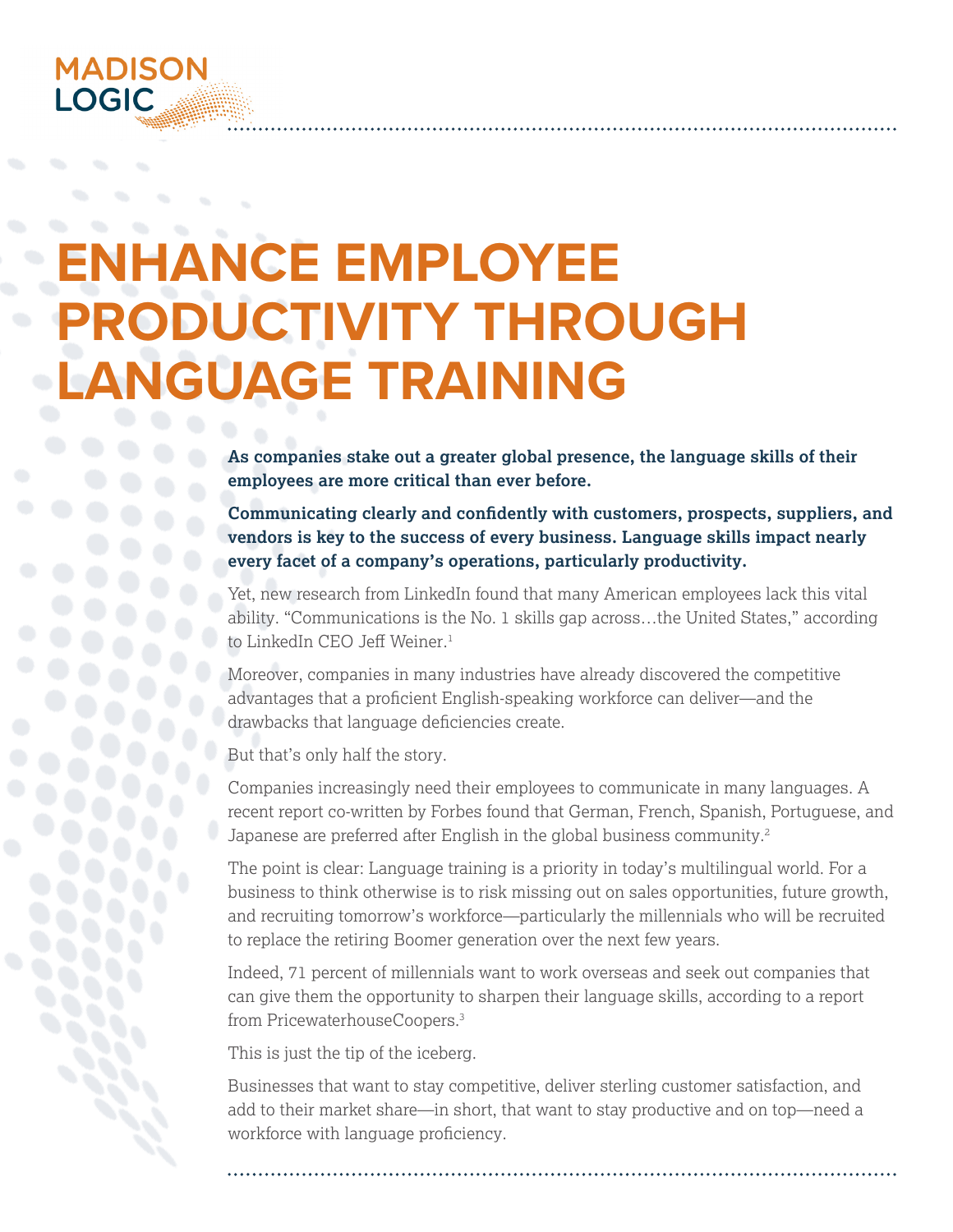

This paper will explore the negative impact that limited language skills have on companies in general and on employee productivity in particular. It will also assess the benefits of company-sponsored language training and suggest cost-effective solutions.

#### **IMPACT OF LANGUAGE SKILLS ON PRODUCTIVITY**

Language skills are a key driver of success in every department in every business, but they are most keenly important when it comes to productivity. Put another way: It is practically impossible for a business to produce the goods and services necessary to prosper with a workforce that lacks proficient language skills.

Such a lack of proficiency ripples across a business, with adverse effects:

*A Forbes study of 100 American companies with \$500 million in revenue summed it up best: "67 percent of participants said that miscommunication contributed to inefficiency, 46 percent said that miscommunication reduced collaboration among employees, and 42 percent said that it reduced productivity."*

- **Employee alienation.** Workers who can't communicate beyond the basics will feel increasingly isolated from their fellow workers and the essential mission of the company. According to a study by McLean & Company, the performance level of disengaged employees falls by 55 percent.4
- **Impaired collaboration.** Employees who don't feel part of the team because

of their language shortcomings will naturally find it harder to work collaboratively and efficiently with their fellow workers, leading to productivity downturns and inefficiencies.

- **More mistakes.** Poor communication skills can lead to more mishaps on the job, potentially exposing a business to costly liabilities and lawsuits.
- **Missed opportunities.** Employees who are hampered by poor language skills will naturally be shy about sharing their ideas, thereby robbing the company of full use of their skills and expertise.
- **Higher turnover.** Poor language skills inevitably lead to higher turnover rates and lower rates of retention, causing companies to spend precious resources constantly replacing and training new workers, taking another bite out of overall productivity. One study from Cornell University estimates that it costs one-third of an employee's salary to find their replacement.<sup>5</sup>
- **Skyrocketing costs.** Poor communication skills can result in projects that come in over budget, are delivered late, and don't meet expectations.

Perhaps a Forbes study of 100 American companies with \$500 million in revenue summed it up best: "67 percent of participants said that miscommunication contributed to inefficiency, 46 percent said that miscommunication reduced collaboration among employees, and 42 percent said that it reduced productivity."6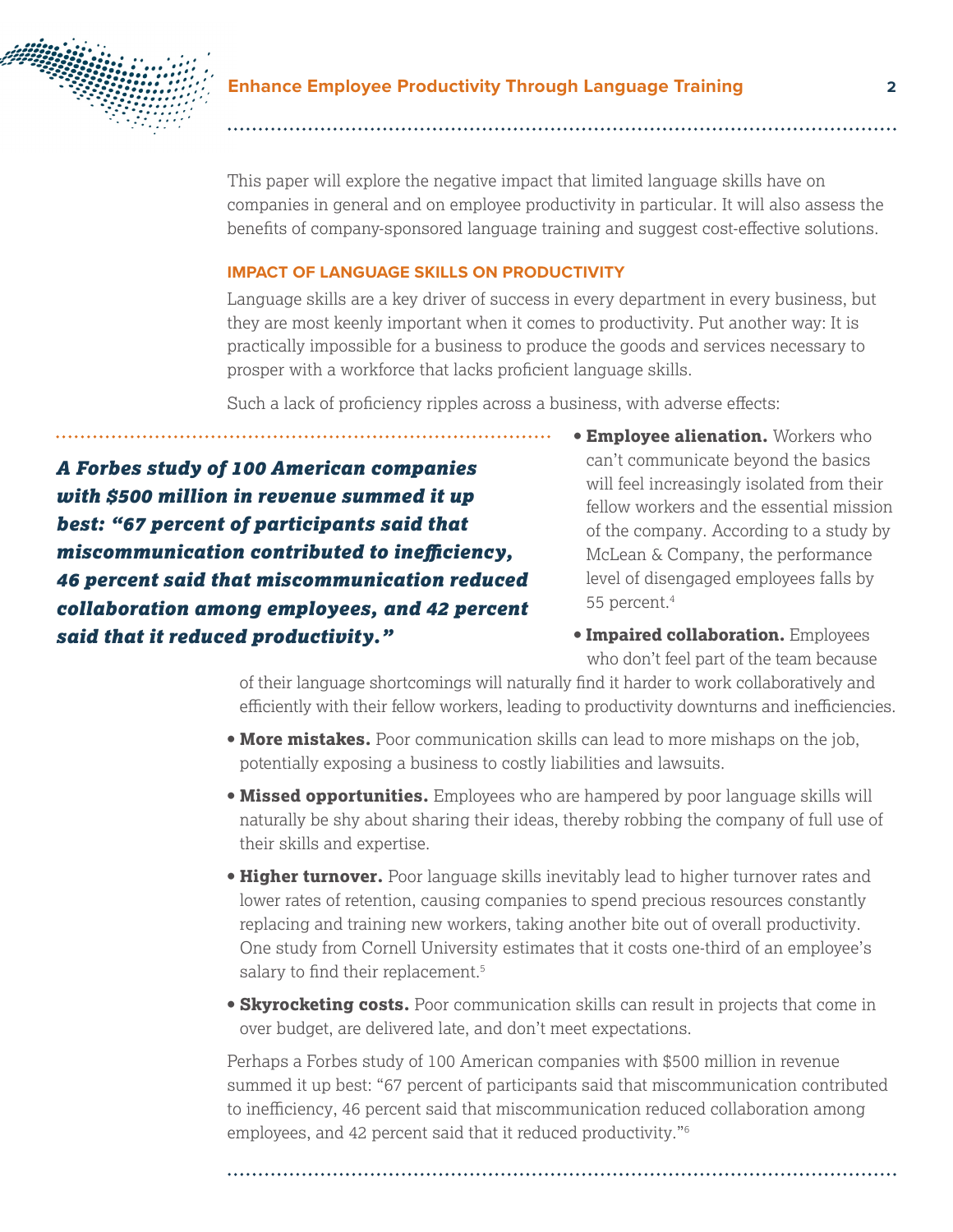

It's clear that workers without strong language skills can drag down a company's bottom-line and seriously undermine its productivity goals.

The obvious answer is language training for employees. But as we'll see in the next section, the pathway to that solution is not so clear cut.

#### **BARRIERS TO OFFSITE LANGUAGE TRAINING**

The threat that poor language skills poses to productivity is a reality that no business can ignore.

The ability to communicate with fellow employees, customers, prospects, vendors, and suppliers *in an interconnected, multilingual, and multicultural world* is critical to the prosperity and even survival of businesses today.

It's clear, then, that workers need language skills if they, too, are to survive, have a decent livelihood, and advance in their careers.

That said, it's not out of the question to ask: Shouldn't the responsibility for acquiring necessary language skills lie with the employees themselves? Aren't they ultimately responsible for possessing their own core competencies?

In a perfect world, the answer would be a resounding YES.

But we don't live in a perfect world. The realities of the world that we do live in make it difficult and sometimes impossible for workers and would-be employees to attain necessary language skills on their own.

An examination of common barriers will illustrate this predicament:

- **Insufficient time.** The pressures and stress of modern life leave little time for employees to develop skills on their own, especially something as challenging as language. As a survey of HR leaders conducted by Workplace Management magazine reports: "The most frequently cited barrier to success with language learning was employee workload… Employees were simply too busy to complete training, even when the need was clear."7
- **Inconvenient class schedules.** Language classes, such as adult education, invariably conflicted with workers' schedules, according to a report from the Brookings Institution.8
- **Family obligations.** Outside and personal responsibilities and modern-day family dynamics severely hamper employees who want to pursue language learning on their own time.
- **Limited outside training options.** Adult education remains the most likely outside option for language training, but classes often have long waiting lists due to the overwhelming demand for training and the limited supply of qualified instructors.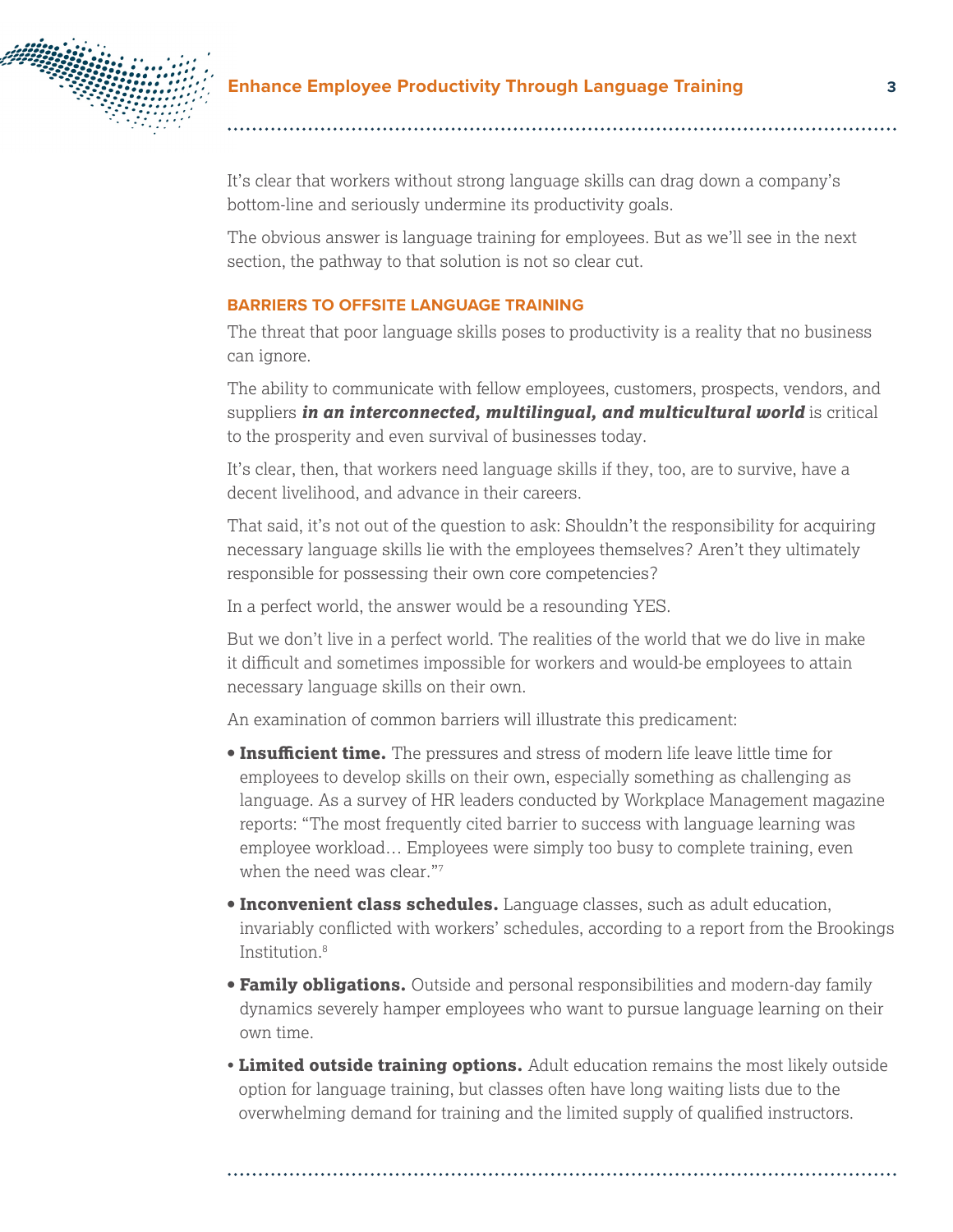

**• Unreliable training.** Even with well-meaning efforts, adult education classes are often underfunded and must work with limited resources, such as class materials and teachers. An investigation by EdSurge, an online resource that covers education and technology, discovered that some adult education courses were unable to give a consistent, high quality classroom experience.9

Looked at soberly, the situation is certainly discouraging. As has been proved, language training is necessary for the high productivity that companies need. But even employees who desperately want to improve their skills and become assets to their companies face insurmountable challenges attempting it on their own.

Some may ask whether it even pays to train workers. Is it really worth it to the bottomline to provide company-sponsored language training? Let's see.

#### **ADVANTAGES OF A LANGUAGE PROFICIENT WORKFORCE**

In allocating resources for any project, the best-run companies make their decisions based on the return of investment (ROI). They want to make sure they get the best value for the time, money, and effort that they lay out—and rightly so.

At first glance, some might question whether investing in language training for employees is worth it. Is it really so critical to business success? Can't a company simply "make do" with the workforce they already have?

Perhaps the best way to address that is to assess how language training can fundamentally bolster a company's fortunes **across the board. In a recent report co-written by Forbes on language learning programs, researchers concluded:**

**"The areas of the business that see tangible and significant benefits from the increased ability of employees to communicate are sales, marketing, and customer service, as well as the business as a whole."**<sup>10</sup>

**Put another way: Language proficiency is the key driver behind overall productivity throughout a business.** 

Companies also come out ahead in myriad ways:

- **Fewer mistakes and safety issues.** Workers who understand their company's policies, procedures, and expectations reduce the number of mistakes and minimize potential liabilities and lawsuits. An OSHA study "found that one out of every four accidents is language barrier-related."<sup>11</sup>
- **Lower turnover.** When a company invests in training and shows a real commitment to their advancement, workers stay on the job. The increased retention rates and greater loyalty reduce recruitment costs of new employees. **According to research from Forbes on the impact of employee language training, "Those who**

*When a company invests in training and shows a real commitment to their advancement, workers stay on the job.*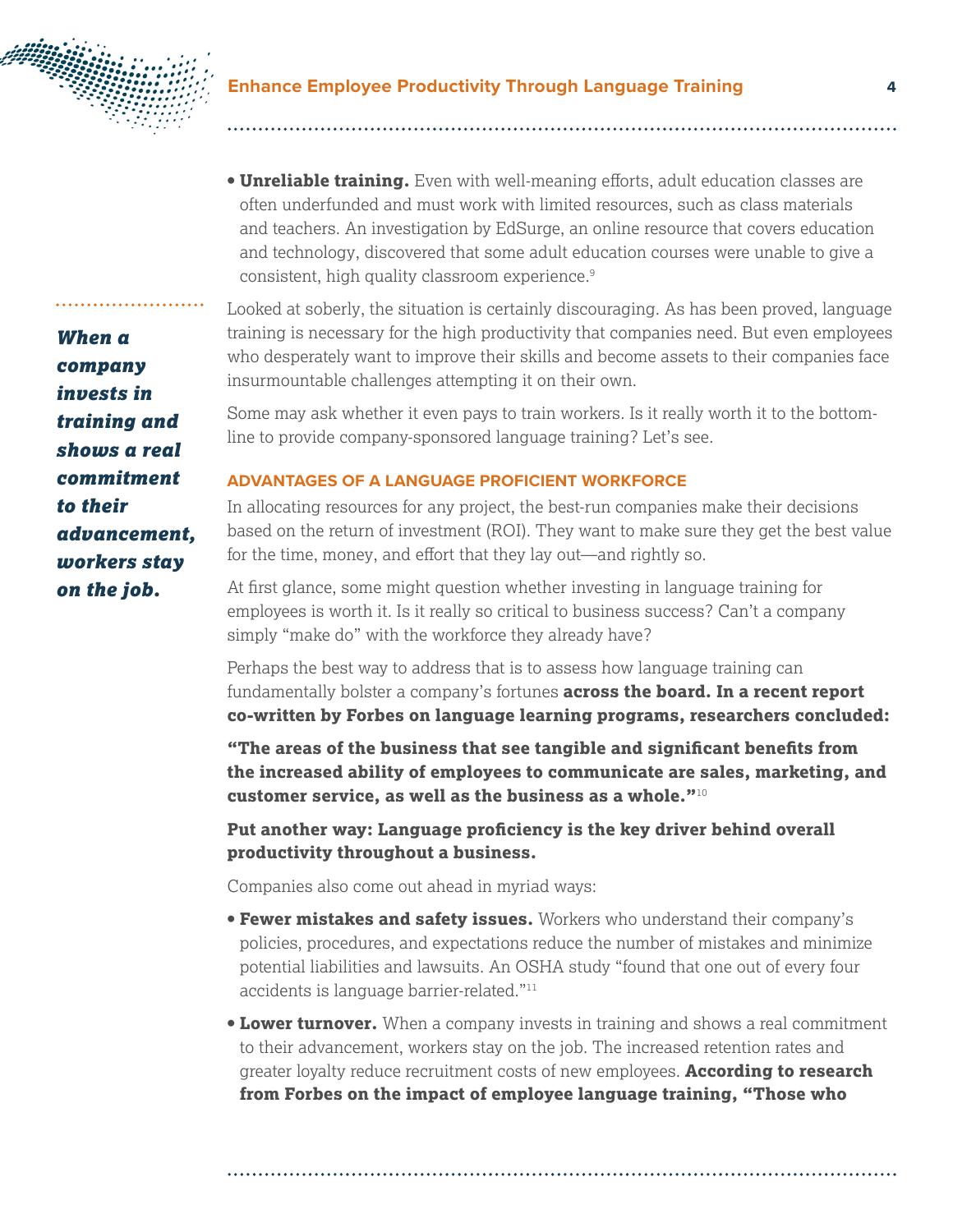

**do the work and make significant progress or achieve their target level of proficiency are rewarded with better career tracks and assignments."**<sup>12</sup>

- **Stronger employee harmony.** Language can be the bridge that helps workers feel part of a team—more cohesive and more integrated into the work culture. Having workers with this sense of integration and collaboration results in higher morale and greater efficiencies in the workplace.
- **Faster problem resolution.** Workers with greater language proficiency can boost customer service across the board. The ability to deal with customer complaints by communicating clearly can save time and money, burnishing the company reputation among customers. "Reducing customer defections can boost profits by 25 percent to 85 percent," according to *CSM: The Magazine for Customer Service Managers & Professionals.*<sup>13</sup>
- **Higher employee value.** Training employees to use language more effectively and helping them communicate with greater skill and confidence will allow them to contribute fully in all areas of the company, turning them into more valuable assets over time.

The impact on productivity of proficient language skills cannot be over emphasized, as this real world example demonstrates:

"At Huron Paper, a small, Chicago-based recycling company, the vice president recognized the need for improved communication. He invested in Spanish language training for management…. 'My employees have noticed a huge difference in my communication, and we have improved productivity by 15 percent.'"14

As we've seen, committing to language training for employees can produce extensive benefits to companies that will accrue to every department for many years to come.

And the best way to ensure competent training on a regular basis is to implement a company-sponsored language training program—but what kind? Let's examine that important question now.

#### **SOLUTIONS FOR TRAINING YOUR WORKFORCE**

After reviewing the issues swirling around this topic, it should be clear that a companysponsored employee language training program is the most practical solution. Such an effort will not only ensure greater productivity, but also will make it easier for any company to compete in today's global business environment.

To that end, consider Rosetta Stone.

Rosetta Stone works with all types of companies to come up with cost-effective solutions that align with their specific needs and deliver measurable results—giving any business unprecedented control and insight.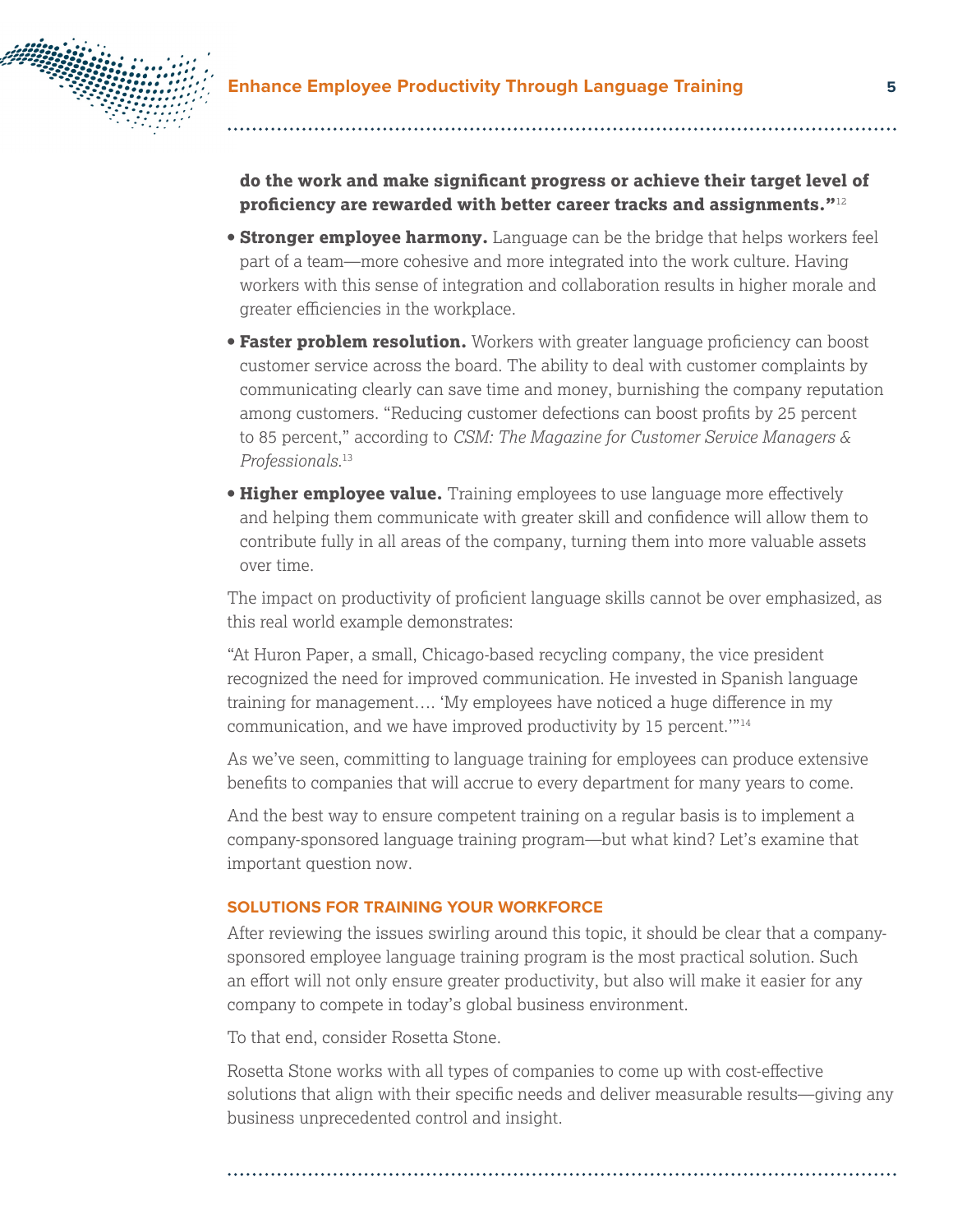

Among the advantages that a program from Rosetta Stone offers:

. . . . . . . . . . . . . . . . . .

- **Scalability.** Leveraging its many technology-driven options, Rosetta Stone can help any business scale up a program to meet employee demand and requirements.
- **Flexible solutions.** Rosetta Stone can customize its language training program to meet practically any circumstances for businesses, ensuring the best use of company resources.
- **Anytime/anywhere training.** Using a language training program set up by Rosetta Stone, workers can get training almost anywhere and at any time, thereby accelerating their progress and commitment.

# *Rosetta Stone put together a solution that provided anytime/anywhere asynchronous study that worked on multiple technology platforms.*

- **Unlimited accessibility.** Workers can access their training on any device they want—desktop workstation, portable tablet, mobile device, or practically any digital aid—so that they're never more than a finger swipe or key stroke away from enhancing their language skills.
- **Customized learning.** Rosetta Stone can provide tailored language programs in the form of eLearning,

virtual tutors, or instructor-led training—whatever works best for a particular business.

The benefits of company-sponsored language training, particularly with the resources of Rosetta Stone, should be plain to see by now. So how does a language training program look in the real world? Let's find out.

#### **CASE STUDY: ATTRACTING AND RETAINING STAR TALENT**

Hitachi Data Systems had employees all over the world, each of whom needed to communicate correctly and clearly with a wide array of customers and cultures. Because of their global presence, employees worked under different circumstances and on different schedules.

Hitachi needed a flexible solution that enabled employees to train and practice language skills whenever and wherever they wanted to and on devices of their choice.

Rosetta Stone put together a solution that provided anytime/anywhere asynchronous study that worked on multiple technology platforms. After implementing the strategy, Hitachi reported:

- An increased ability to attract and retain talent
- Enhanced job-learning plans for participants
- A 75 percent return on investment in tuition savings from a decrease in classroominstruction costs

Nick Howe, vice president of learning and collaboration for Hitachi Data Systems, summed up the experience: